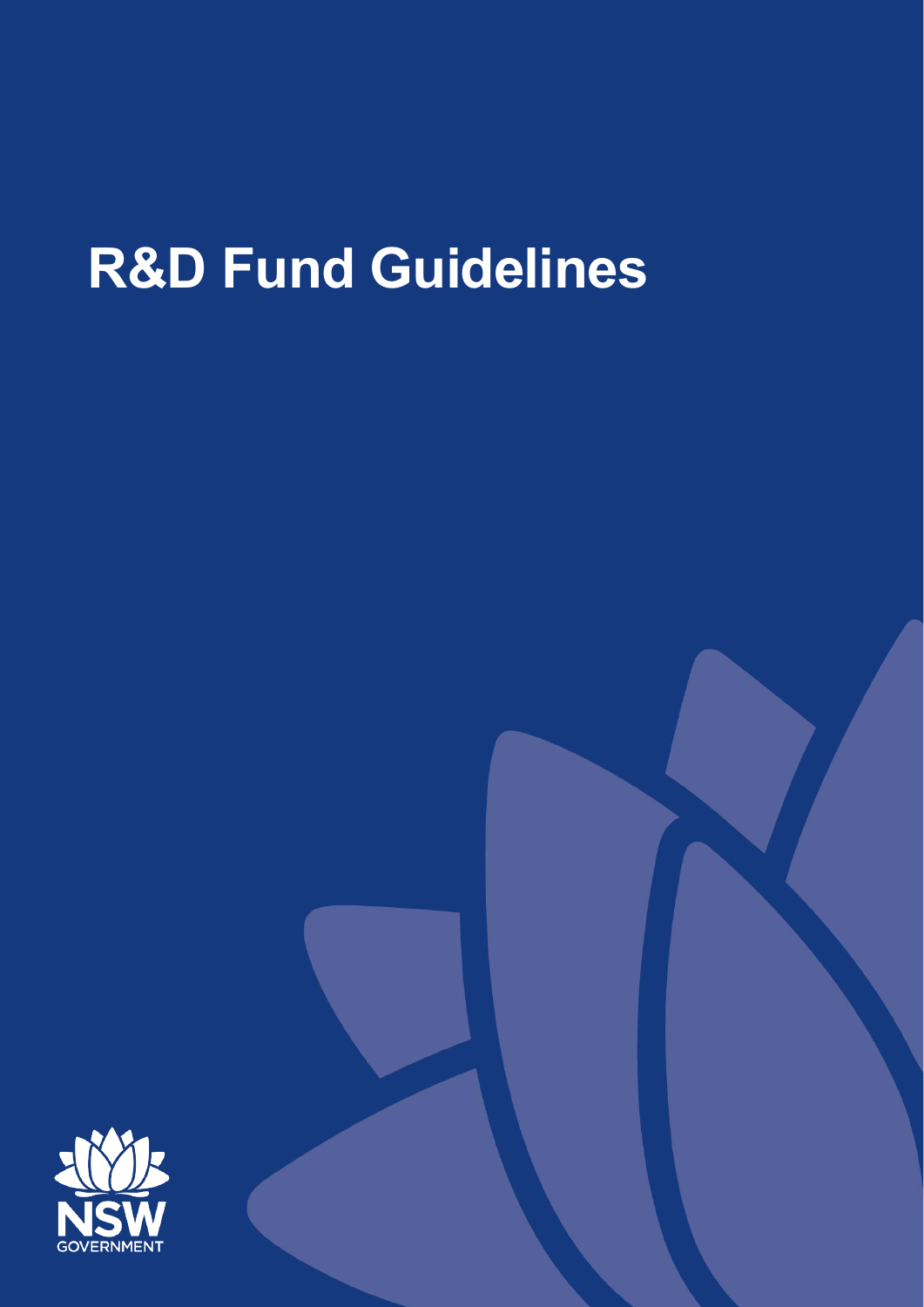# **Contents**

| <b>Overview</b>                                | 3                       |
|------------------------------------------------|-------------------------|
| Application closing date                       | 3                       |
| Background                                     | 3                       |
| Principles                                     | 3                       |
| <b>Applications and Eligibility Criteria</b>   | $\overline{\mathbf{4}}$ |
| Applicants                                     | $\overline{4}$          |
| Projects                                       | $\overline{4}$          |
| <b>Application process</b>                     | 5                       |
| Stage One - Preliminary Application            | 5                       |
| Stage Two - Full Application                   | 5                       |
| Submission of Applications                     | 5                       |
| <b>Assessment process</b>                      | 6                       |
| Subcommittee assessment                        | 6                       |
| Expert Panel review and decision               | 6                       |
| Additional information                         | 6                       |
| <b>Assessment criteria</b>                     | $\overline{7}$          |
| <b>Funding</b>                                 | 8                       |
| Your obligations if you are successful         | 9                       |
| <b>Responsibilities</b>                        | 10                      |
| <b>Further information</b>                     | 11                      |
| Government Information (Public Access) Act     | 11                      |
| Probity                                        | 11                      |
| <b>Appendix A - Technology Readiness Level</b> | 12                      |
| <b>Appendix B - Assessment Criteria</b>        | 13                      |
| <b>Appendix C - Scoring Matrix</b>             | 15                      |

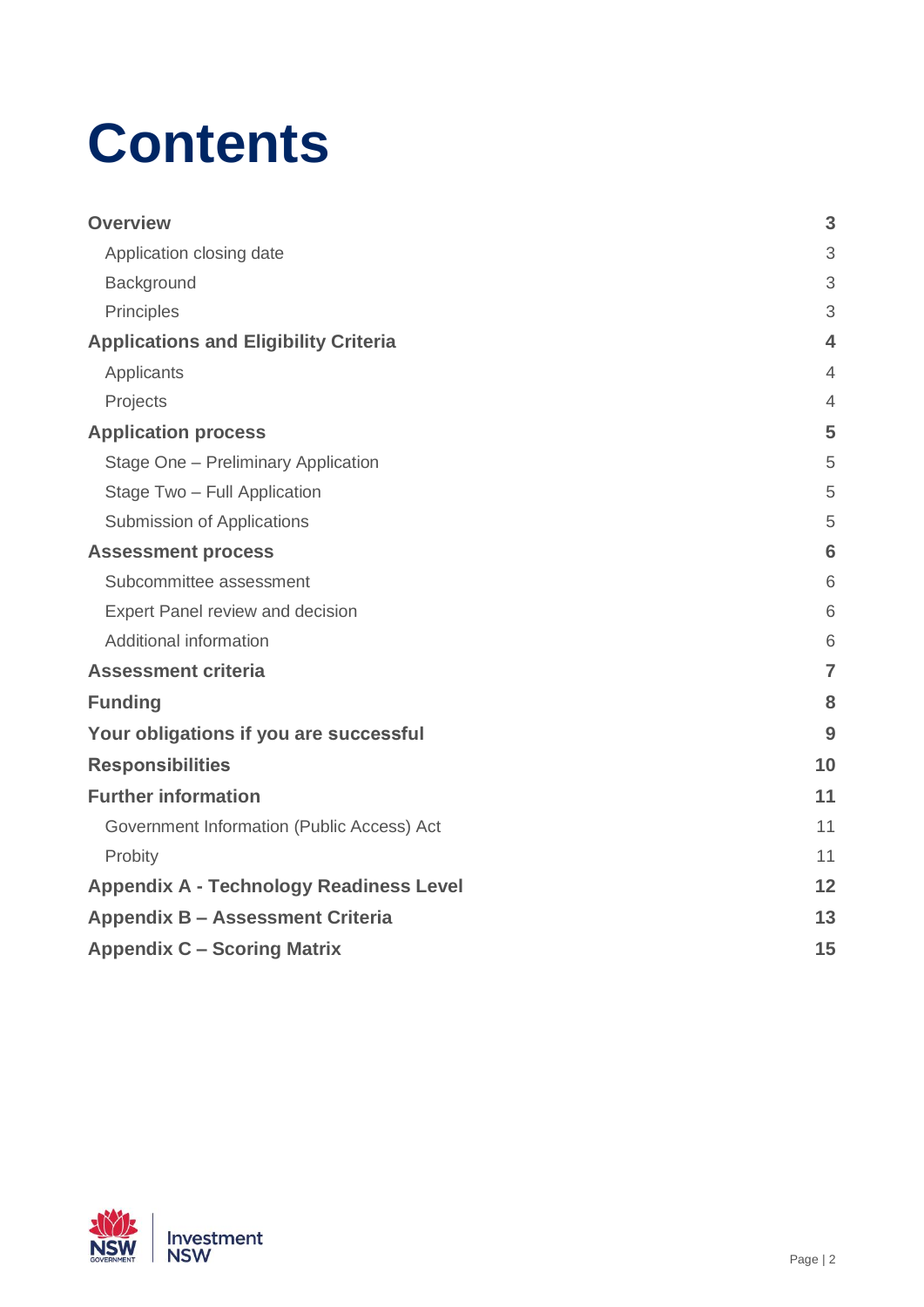## <span id="page-2-0"></span>**Overview**

This document provides information on the requirements for submission to the NSW Government's R&D Fund.

### <span id="page-2-1"></span>**Application closing date**

Applications will not be accepted after the closing date that is published at business.nsw.gov.au.

### <span id="page-2-2"></span>**Background**

The R&D Fund supports small and medium enterprises (SMEs) and scaleups to commercialise products that address the health, social or economic impacts of the COVID-19 pandemic.

It is a \$6 million single-round competitive scheme administered by Investment NSW.

The objective of the R&D Fund is to stimulate the development and commercialisation of innovative products that benefit the people of NSW, with possible nationwide and global impact.

The R&D Fund targets products within Technology Readiness Level (TRL) 4-9 to help them move along the TRL scale, enable them to attract large-scale private investment, or expand into global markets. The TRL scale is at Appendix A.

### <span id="page-2-3"></span>**Principles**

The following principles apply to the R&D Fund:

- The project must address the health, social or economic impacts of COVID-19.
- Funding will be competitive and merit-based.
- The project must demonstrate an existing prototype or proof-of-concept and a clear path to commercialisation.
- Funding can be used for purposes including:
	- o Manufacturing
	- o Conducting market and product assessments
	- o Salaries and access to external expertise that is directly related to the delivery of the project
	- o Commercialisation strategies and commercial feasibility studies
	- o Specialist equipment or infrastructure necessary to progress the project.
- The Expert Panel will have sufficient flexibility to tailor funding support according to what it believes is required to assist the development and commercialisation of a product.

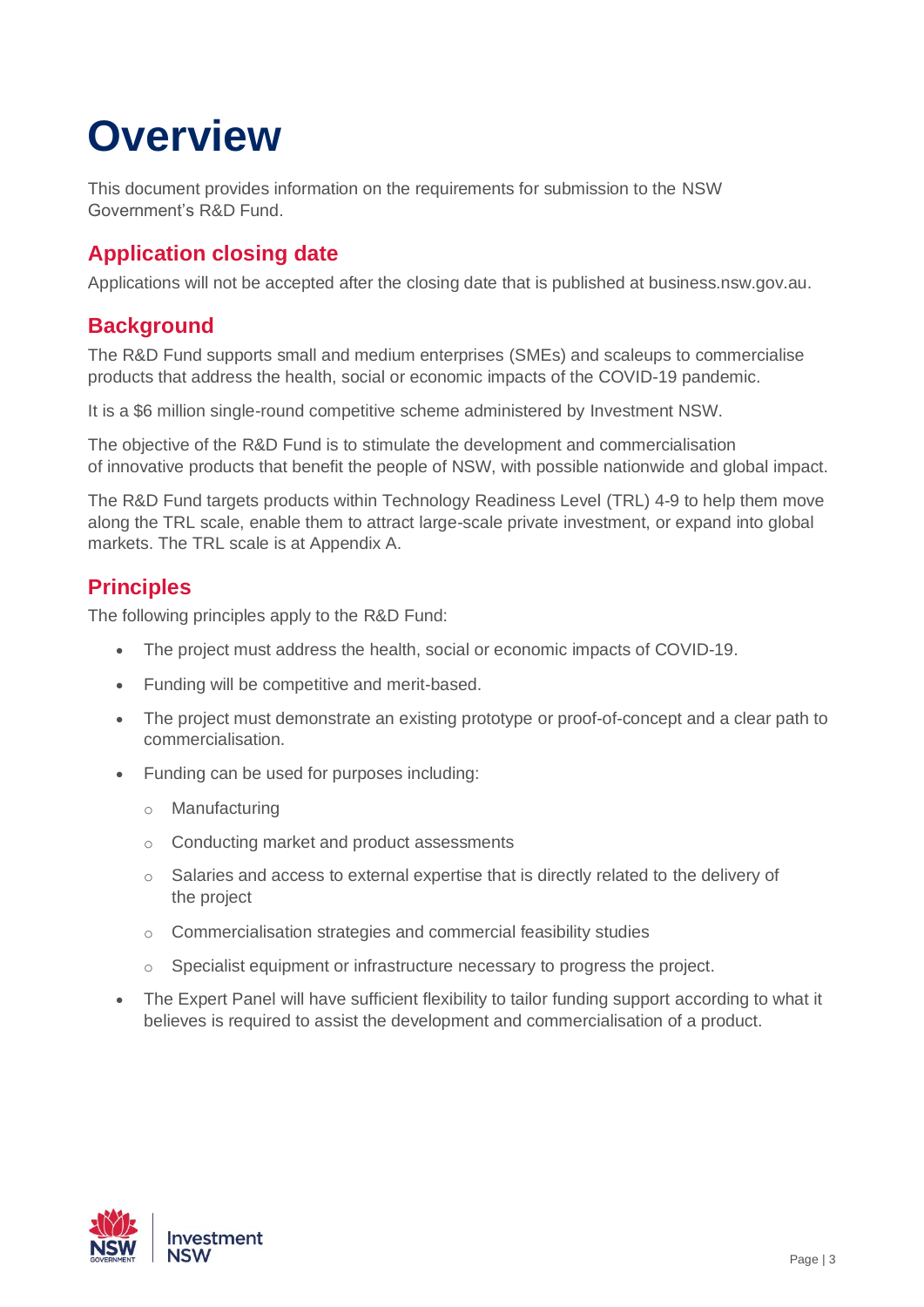# <span id="page-3-0"></span>**Applications and Eligibility Criteria**

### <span id="page-3-1"></span>**Applicants**

The R&D Fund can be accessed by eligible NSW SMEs and scaleup businesses with innovative products supported by intellectual property.

To be eligible, a business must have:

- An ABN registered in NSW and be based in NSW
- Been operating for at least 12 months
- Ownership that is at least 75 per cent Australian and is not more than 50 per cent owned by another business
- At least \$1 million in sales revenue or operating expenditure within the last 12 months or previous financial year
- A product that directly addresses the impact of COVID-19 that it can demonstrate capability and capacity to bring to market within 24 months
- The intellectual property rights to commercialise the product
- Not already received government funding for the same stage of development of the product.

Eligible businesses must provide an operating profit and loss statement for the last 12 months or previous financial year and brief profiles of key personnel.

### <span id="page-3-2"></span>**Projects**

Projects will need to demonstrate that the proposed product is at stage TRL 4-9. See Appendix A.

To be considered for the R&D Fund, the project must:

- Address the health, social or economic impacts of COVID-19
- Be innovative with a focus on feasibility within health, social or economic markets
- Go to market within 24 months
- Have been developed in NSW and derive health, social or economic benefit to NSW.

The following will not be considered eligible for funding:

- Products that do not directly address the health, social or economic impacts of COVID-19
- Solutions designed to improve internal business processes
- Activities which are deemed to be research or in the very early stages of project development (TRL 1-3)
- Projects where government funding is not necessary to commercialise the product.

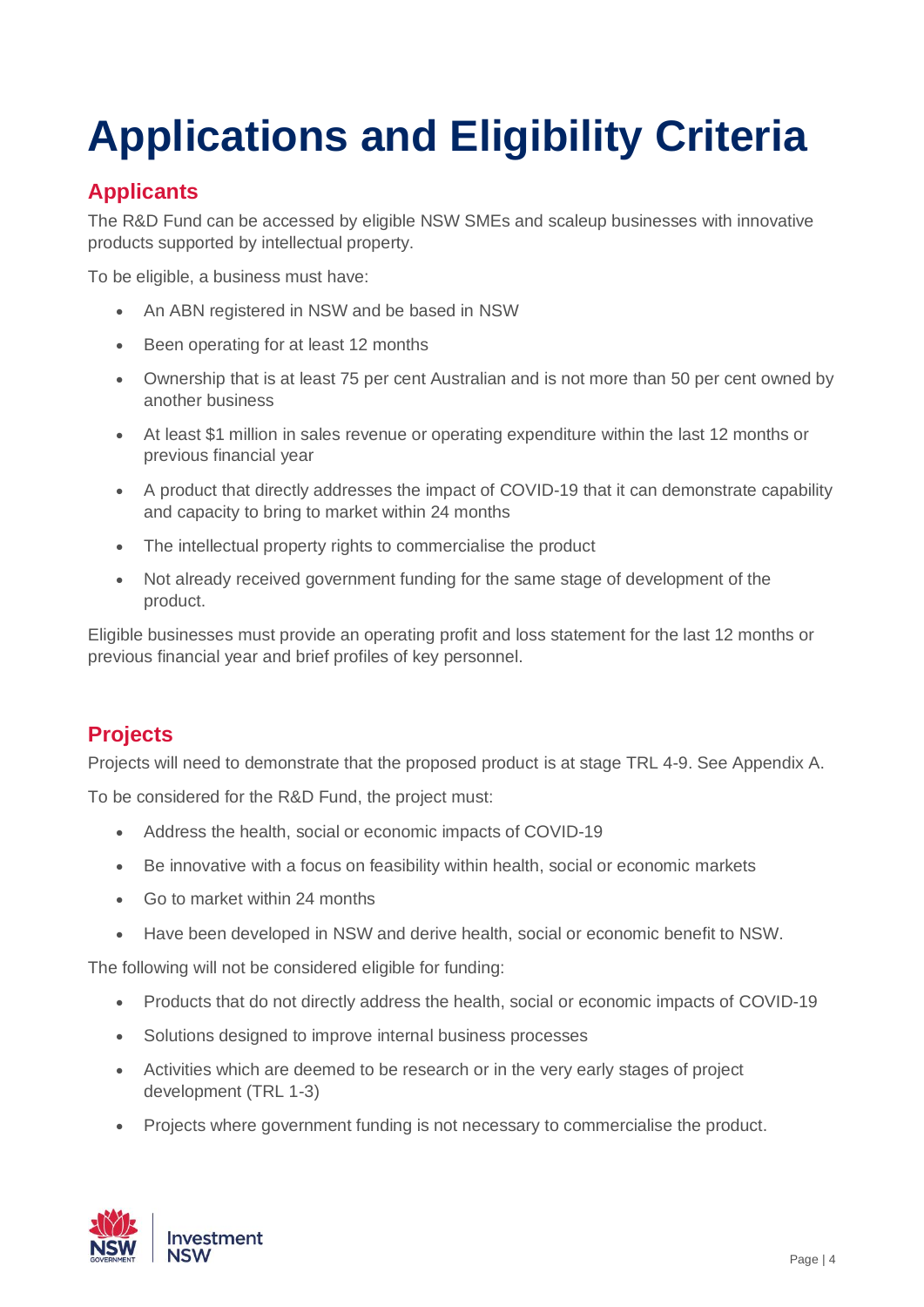# <span id="page-4-0"></span>**Application process**

It is a two-stage application process.

### <span id="page-4-1"></span>**Stage One – Preliminary Application**

The Preliminary Application is an early screening document that allows Investment NSW to determine eligibility and the Investment NSW-lead assessment Subcommittee to review the proposal and assess the quality of the application.

The Subcommittee makes recommendations to the Expert Panel as to which applications should proceed to full application or not. However, the Expert Panel will make the final determination whether a Preliminary Application will proceed to a Full Application.

### <span id="page-4-2"></span>**Stage Two – Full Application**

The Full Application stage is by invitation only.

The Full Application is a more detailed document that covers all aspects of the proposal including a budget, commercialisation plan, declaration of conflicts of interest, and description of any ethical or regulatory requirements to deliver the product to a marketable state in NSW. Applicants may be required to present the proposal, be interviewed or submit a short video.

To be eligible to be invited to submit a Full Application, applicants must first submit a Preliminary Application.

The link to submit applications can be found on the [www.business.nsw.gov.au](http://www.business.nsw.gov.au/) Business NSW website.

#### <span id="page-4-3"></span>**Submission of Applications**

- Applicants must submit their application online to Investment NSW at the Business NSW website.
- All questions must be answered in full unless indicated as inapplicable.
- Enquiries should be directed to Global NSW at global.nsw.gov.au or 4908 4800.
- Applications must be received by the published closing time and date.

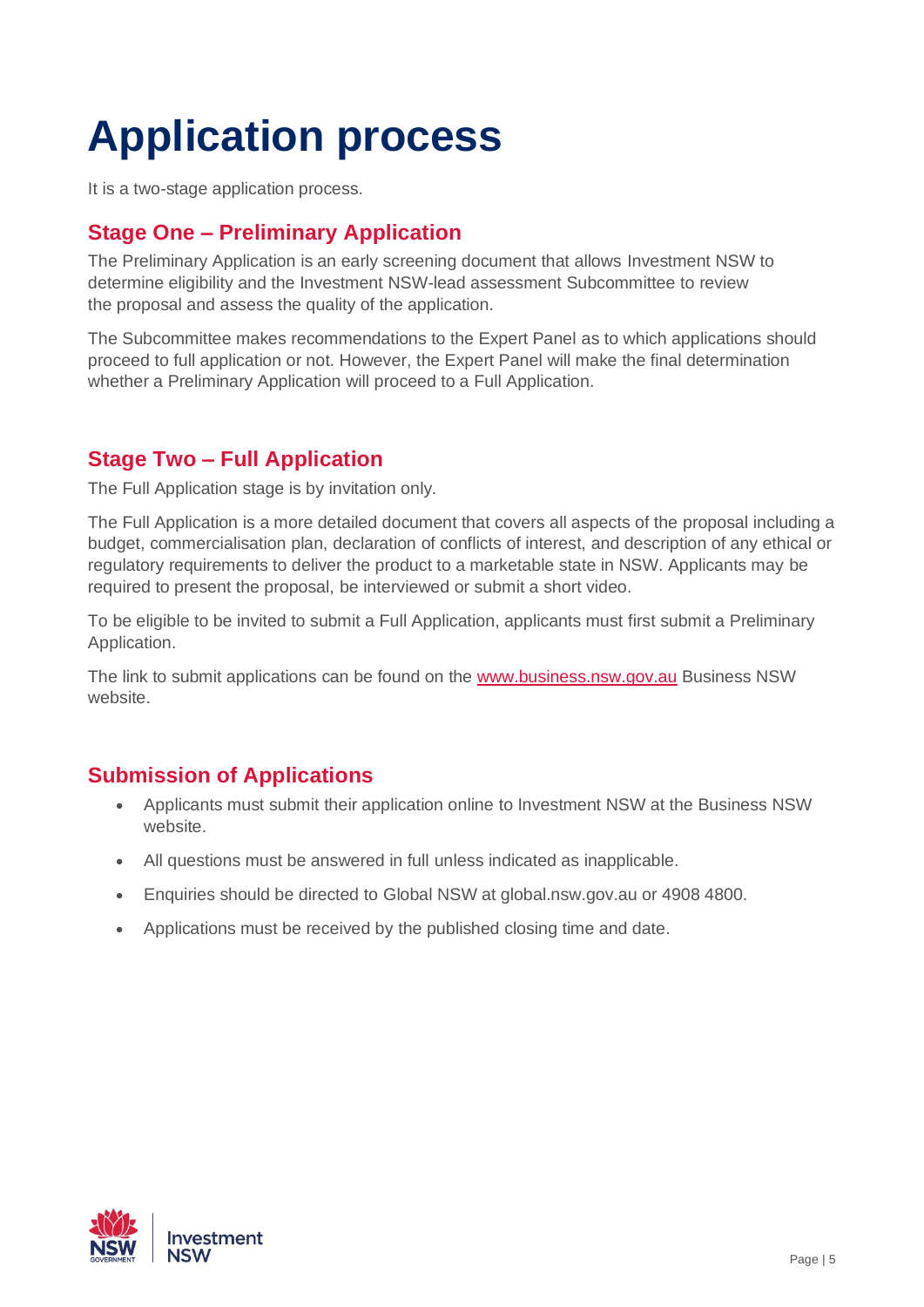### <span id="page-5-0"></span>**Assessment process**

Investment NSW will check that businesses are eligible to participate in the process through an initial screening step. Eligible applications will then be assessed in a single batch by the R&D Fund Subcommittee.

#### <span id="page-5-1"></span>**Subcommittee assessment**

The R&D Fund Subcommittee supports the Expert Panel by assessing the eligible Preliminary Applications and providing the Expert Panel with advice regarding the quality of the applications against the agreed criteria.

#### <span id="page-5-2"></span>**Expert Panel review and decision**

The Expert Panel will take the Subcommittee's advice into consideration when reviewing the applications and determining which applications will proceed to Full Application.

The Expert Panel can challenge the work of the Subcommittee and refer proposals to Investment NSW for further discussion and development with the applicants.

The Expert Panel will review and rank Full Applications when these are submitted, according to the assessment criteria, and make recommendations to Investment NSW on which applicants should receive funding and the granted amount (see Appendix B and C).

Investment NSW receives the Expert Panel's recommendations and makes final determinations as to grants issued. Investment NSW, at its discretion, may choose not to award any funding recommended under this program.

All applicants will be informed of the outcome of the Expert Panel's recommendation, and Investment NSW's determination, regarding their applications.

The Expert Panel will consist of private and government representatives with experience in commercialisation, innovation and entrepreneurship, research, and business support programs.

#### <span id="page-5-3"></span>**Additional information**

All information provided to Investment NSW will be collected and stored in accordance with the *Privacy and Personal Information Protection Act 1998* (NSW).

All applications and supporting material will be treated in confidence. If applications progress to Full Application, an independent financial review will be undertaken. Advice may also be sought from other relevant commercialisation, science, health, economic and technical experts as required. All parties will be required to agree to the same confidentiality undertaking when reviewing applications. Please note, these provisions may not exempt applications from the scope of GIPA Act processes or other legal avenues of discovery. Successful projects will be publicly promoted in a way that does not jeopardise the applicant's commercial interests.

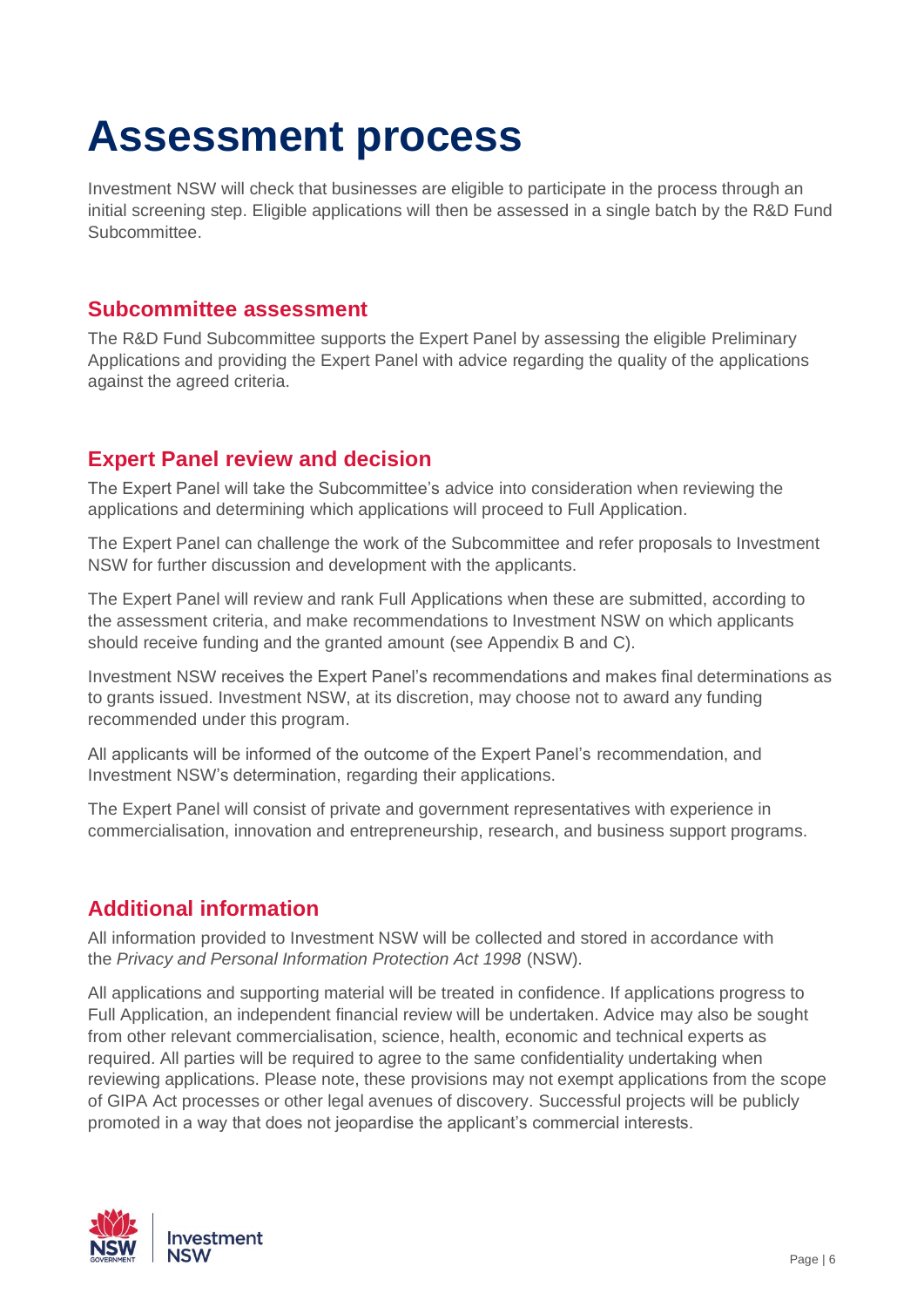# <span id="page-6-0"></span>**Assessment criteria**

Applications will be assessed against information and evidence provided in relation to the following assessment criteria.

The application should demonstrate:

- 1. How the product addresses the challenges and impacts of COVID-19.
- 2. How the product will deliver health, social or economic benefits.
- 3. How the product benefits the state, and potentially nationwide and globally.
- 4. Innovation and competitive advantage.
- 5. Capacity to commercialise the product and realise benefits via:
	- a. Engagement with target markets
	- b. Appropriate skills/experience of the project team and partners
	- c. Ability to secure additional funding
	- d. Sound intellectual property strategy.

Please see Appendix B for a further breakdown of the assessment criteria.

Sufficient information and evidence must be provided by the applicants to enable the Expert Panel to undertake a diligent review of the application without the need to source significant further information to evaluate the submission.

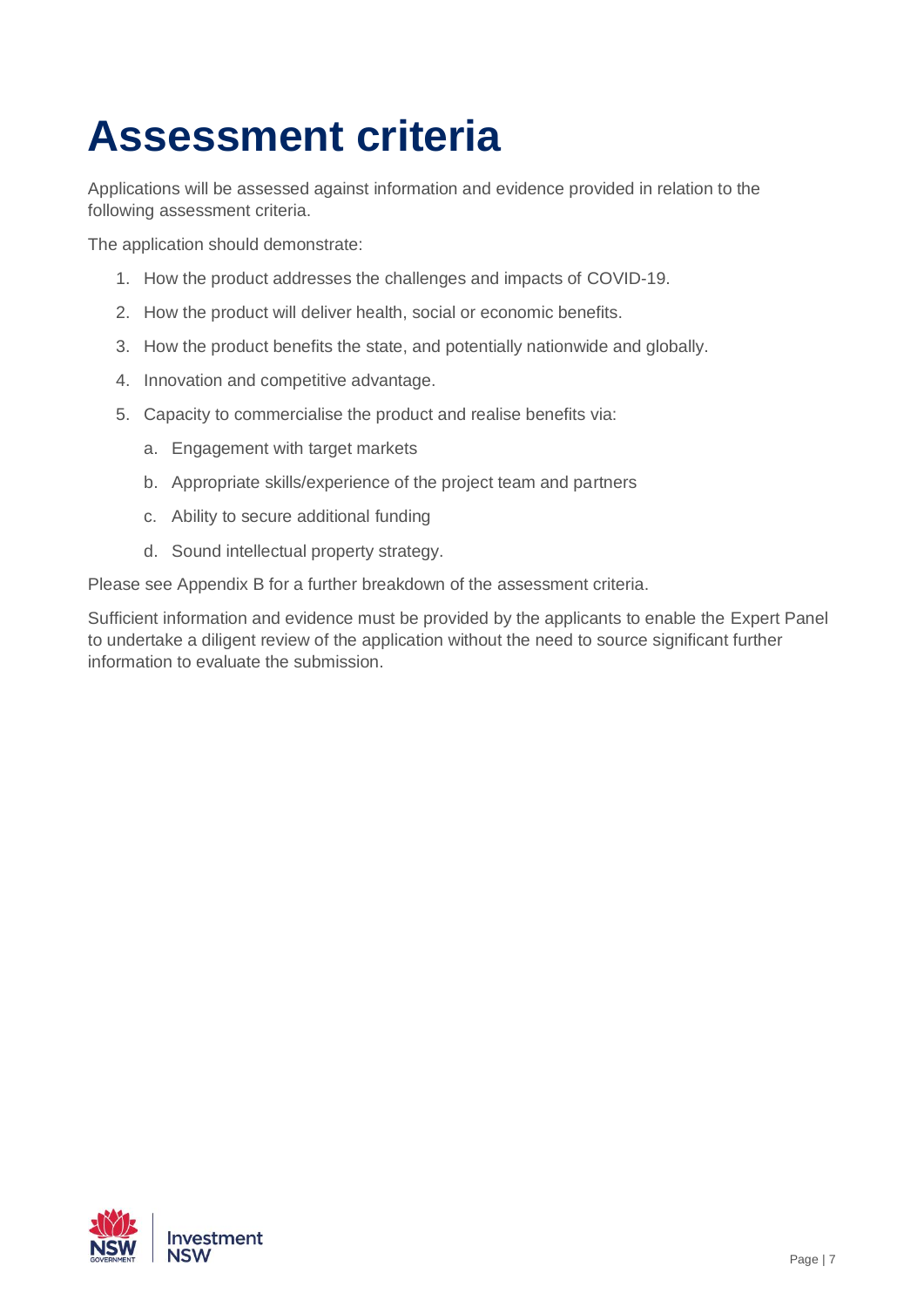# <span id="page-7-0"></span>**Funding**

The funding awarded to each successful applicant will be merit-based and will depend on the overall quality and quantity of applications received.

Funding will be in the range of \$250,000 to \$1 million, depending on the product's stage of development.

The funding will be distributed in instalments to each successful applicant based on the completion of particular milestones specified in the grant agreement.

Payment of grants awarded will be made directly to the applicant's organisation.

Partial funding may be available for projects. The program delivery team will contact the applicant to check the viability of delivering the project if partial funding becomes available.

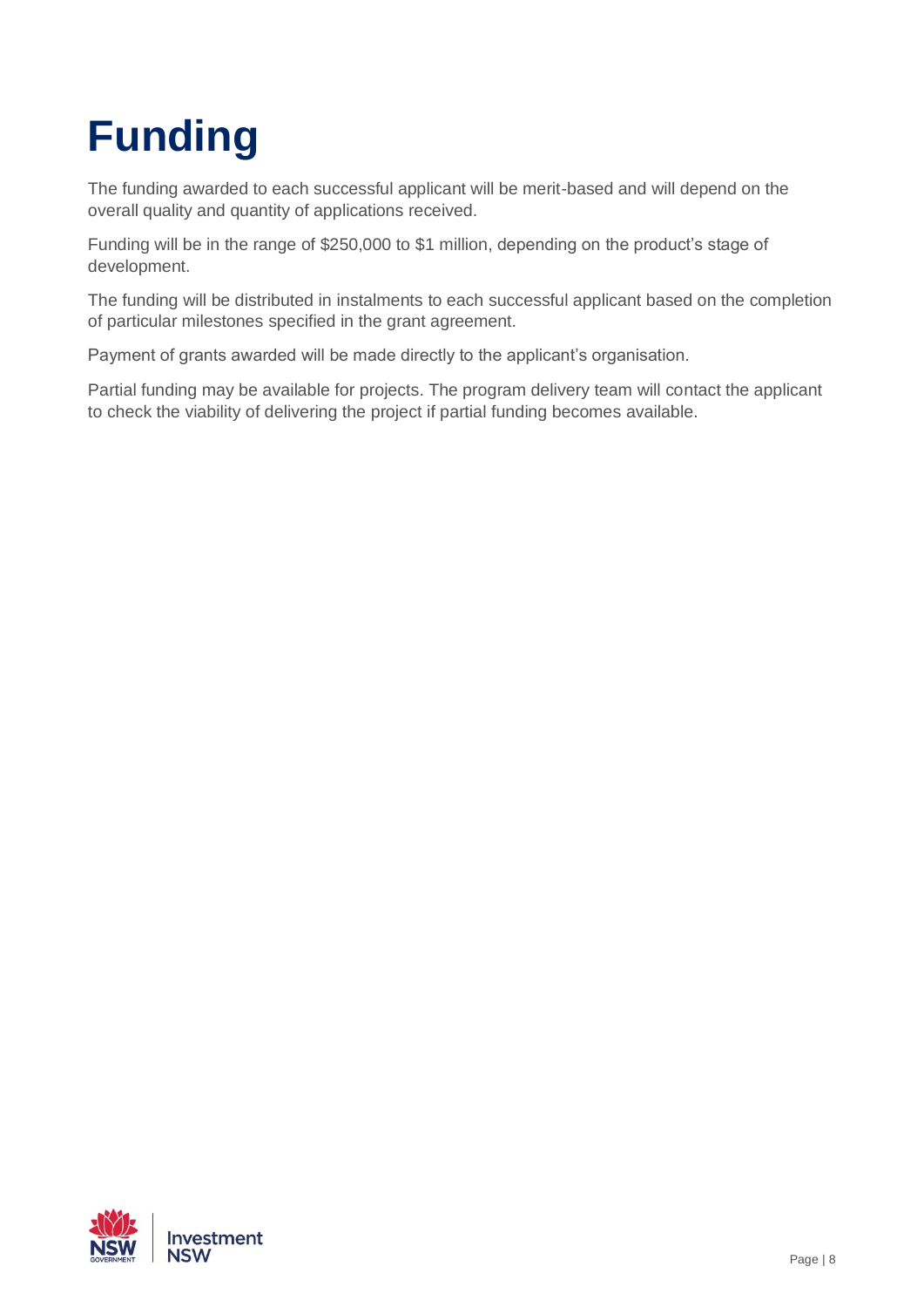### <span id="page-8-0"></span>**Your obligations if you are successful**

Successful applicants will be asked to enter into a grant agreement with Investment NSW that outlines the respective obligations of both parties in relation to the provision of funding.

Successful applicants will be required to submit reports in line with the funding agreement. There may be specific time commitments which are critical to the funding deed continuing.

Applicants should not make financial commitments for funded project activities that they cannot fund themselves until the funding deeds have been executed. 

Grants will be paid pursuant to the terms set out in the funding deed. Payments are made on the basis of progress reported against the funding deed commitments. 

Recipients can be required to pay back unspent funds delivered, or those funds which have not been spent in accordance with the funding deed.

Requests for variations or changes to the grants will only be considered in limited circumstances and when Investment NSW is satisfied that the circumstances present no probity concerns that invalidate the assumptions that underpinned the application and its assessment. Changes or variations may be rejected or accepted at Investment NSW's sole and absolute discretion, and also may be made subject to certain conditions.

Recipients may be required to participate in program evaluations to determine the extent to which grants have contributed to the objectives of the program. This can include providing evidence of delivery of commitments entered into by the recipient.

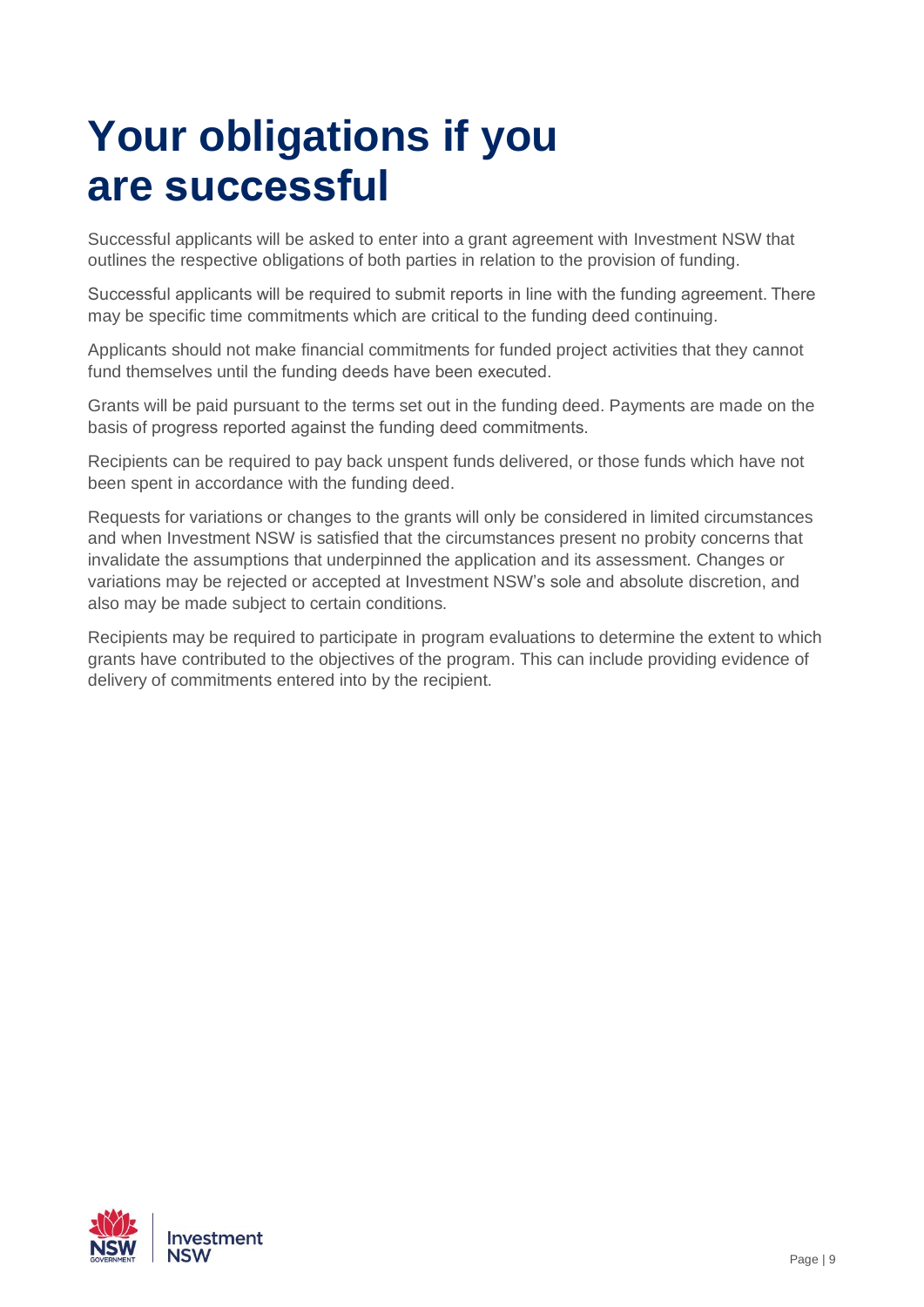# <span id="page-9-0"></span>**Responsibilities**

Investment NSW is the lead agency for administering the program and is responsible for providing technical advice and support to the program.

Applicants will be responsible for the preparation and submission of applications, compliance with any funding deed agreements and compliance with progress reporting.

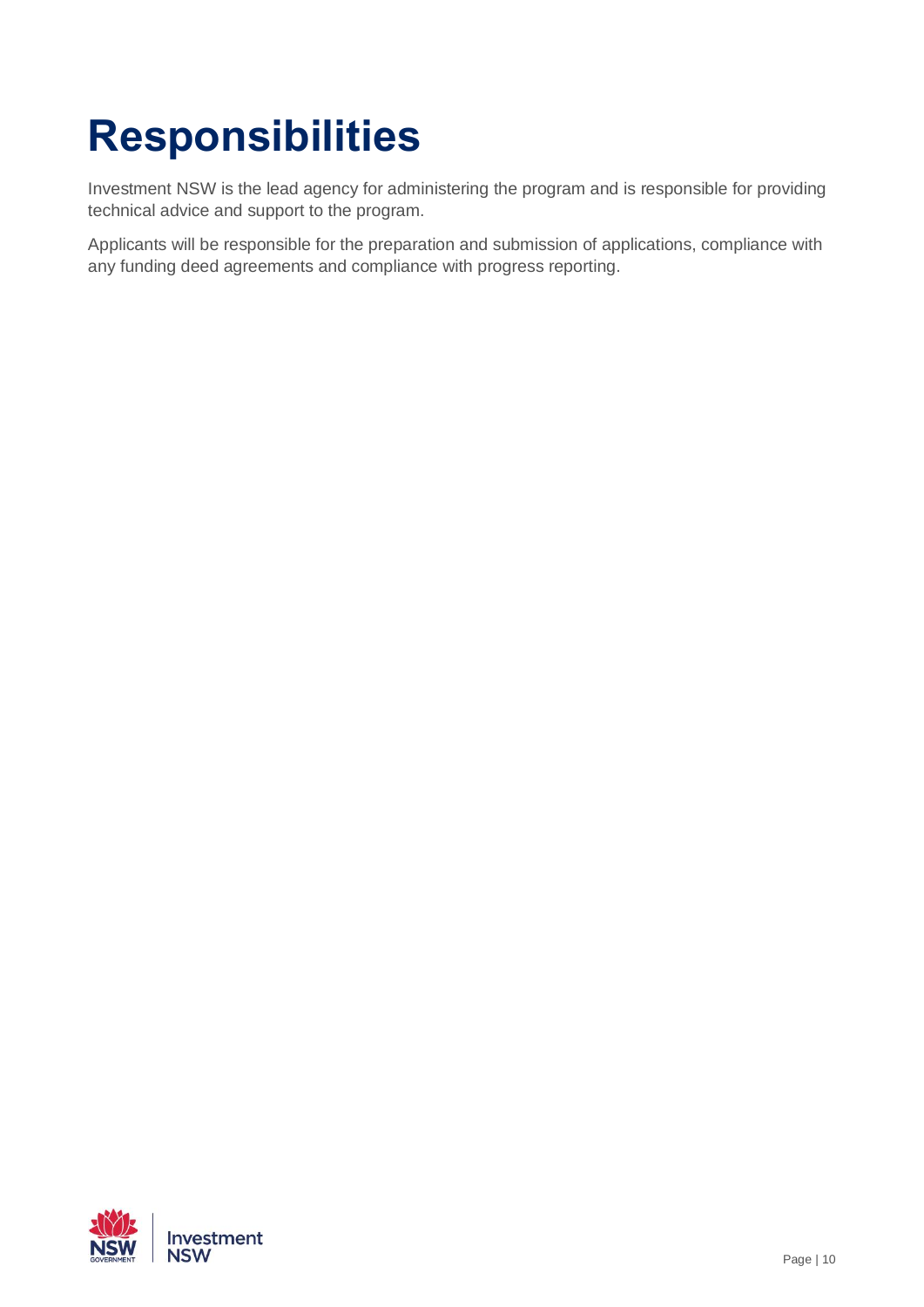## <span id="page-10-0"></span>**Further information**

### <span id="page-10-1"></span>**Government Information (Public Access) Act**

Investment NSW may be required to disclose certain information by law. For example, Investment NSW is subject to the *Government Information (Public Access) Act 2009* (NSW) (GIPA Act), which means the information you provide may be required to be released in response to a request under the GIPA Act. Investment NSW may also be required to disclose information to oversight and investigative bodies and to the NSW Parliament.

### <span id="page-10-2"></span>**Probity**

Independent probity advisors will provide guidance on issues concerning integrity, fairness and accountability that may arise throughout the application, assessment and decision process.

Contact Richard O'Neill at [roneill@ocm.net.au](mailto:roneill@ocm.net.au) with probity questions.

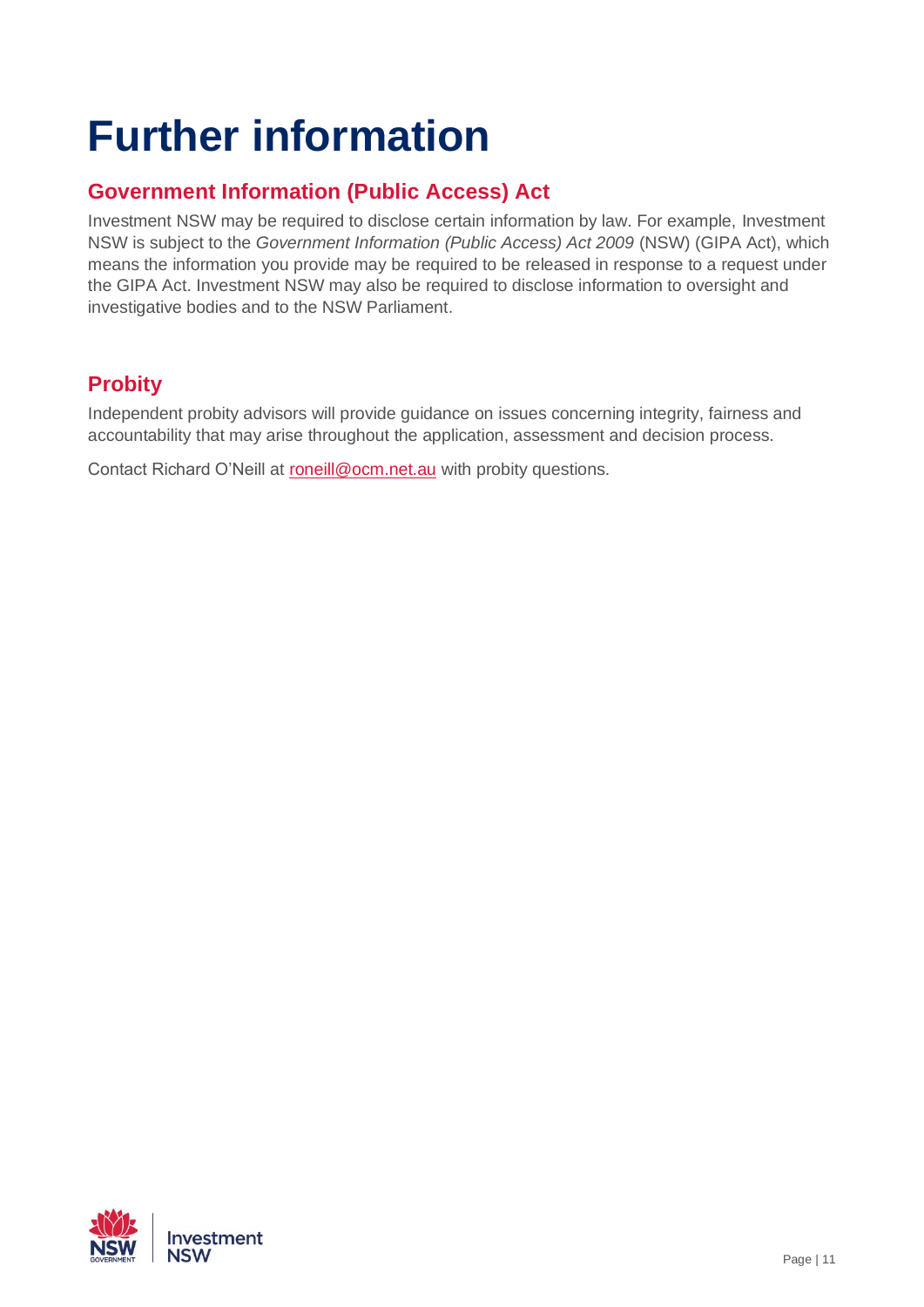### <span id="page-11-0"></span>**Appendix A - Technology Readiness Level**

| <b>TRL</b> | <b>Description</b>                                                       | <b>Example</b>                                                                                                                                                                                                                                                                              |
|------------|--------------------------------------------------------------------------|---------------------------------------------------------------------------------------------------------------------------------------------------------------------------------------------------------------------------------------------------------------------------------------------|
| 1          | Basic principles observed                                                | Scientific observations made and reported.<br>Examples could include paper-based studies of a<br>technology's basic properties.                                                                                                                                                             |
| 2          | Technology<br>concept formulated                                         | Envisioned applications are speculative at this<br>stage. Examples are often limited to analytical<br>studies.                                                                                                                                                                              |
| 3          | Experimental proof of concept                                            | Effective research and development initiated.<br>Examples include studies and laboratory<br>measurements to validate analytical predictions.                                                                                                                                                |
| 14         | Technology validated in lab                                              | Technology validated through designed<br>investigation. Examples might include analysis of<br>the technology parameter operating range. The<br>results provide evidence that envisioned<br>application performance requirements might be<br>attainable.                                     |
| 5          | Technology validated in<br>relevant environment                          | Reliability of technology significantly increases.<br>Examples could involve validation of a semi-<br>integrated system/model of technological and<br>supporting elements in a simulated environment.                                                                                       |
| 6          | Technology demonstrated in<br>relevant environment                       | Prototype system verified. Examples might<br>include a prototype system/model being produced<br>and demonstrated in a simulated environment.                                                                                                                                                |
|            | System model or prototype<br>demonstration in operational<br>environment | A major increase in technological maturity.<br>Examples could include a prototype<br>model/system being verified in an operational<br>environment.                                                                                                                                          |
| 8          | System complete and qualified                                            | System/model produced and qualified. An<br>example might include the knowledge generated<br>from TRL 7 being used to manufacture an actual<br>system/model, which is subsequently qualified in<br>an operational environment. In most cases, this<br>TRL represents the end of development. |
| 9          | Actual system proven in<br>operational environment                       | System/model proven and ready for full<br>commercial deployment. An example includes the<br>actual system/model being successfully deployed<br>for multiple missions by end users.                                                                                                          |

[source: twi-global.com]

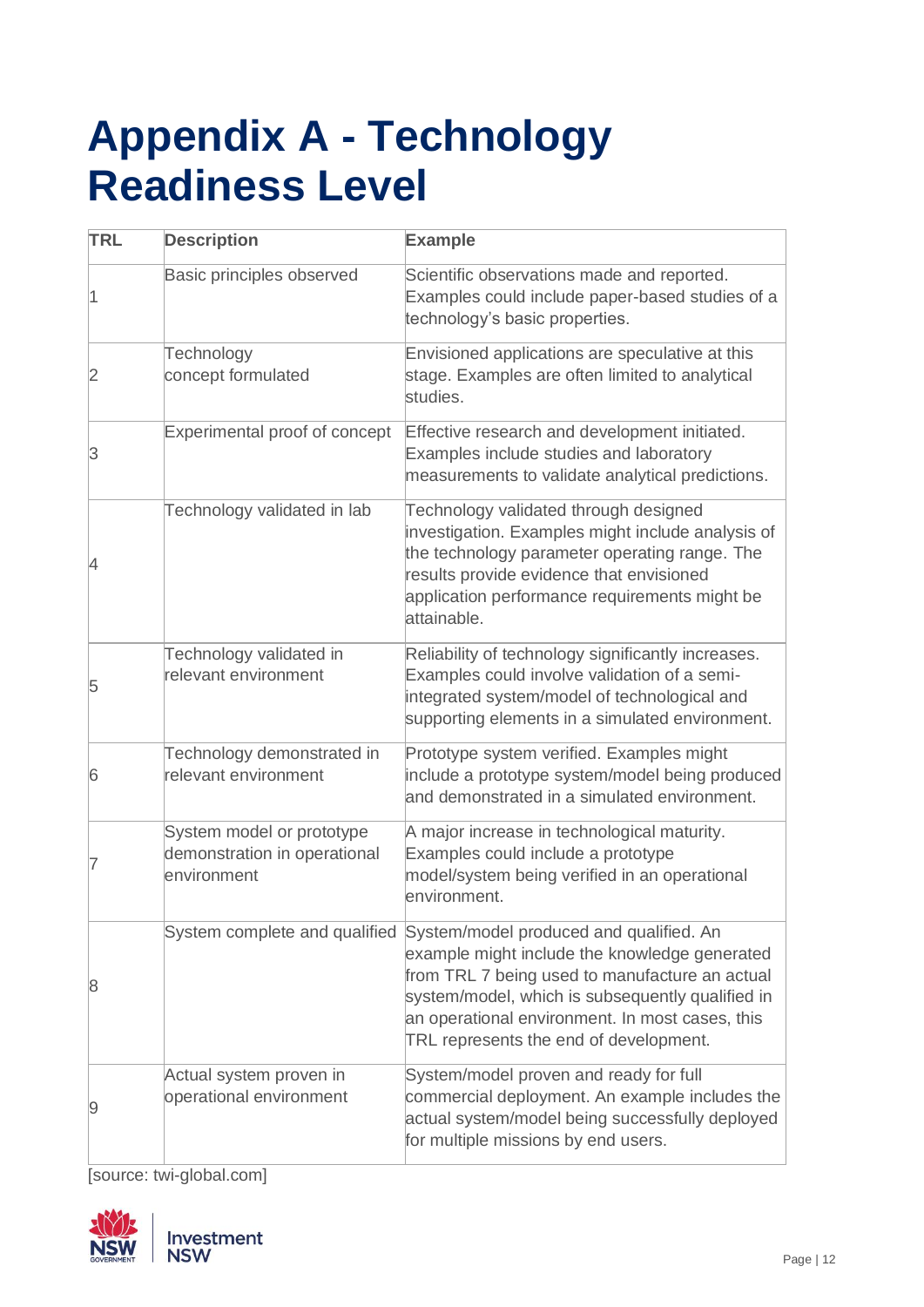# <span id="page-12-0"></span>**Appendix B – Assessment Criteria**

| Criteria  |                   |     | <b>Weighting Targeted questions</b>                                                                                                              |
|-----------|-------------------|-----|--------------------------------------------------------------------------------------------------------------------------------------------------|
| $\vert$ 1 | Impact            | 33% | What is the problem being addressed?<br>$\bullet$                                                                                                |
|           |                   |     | What is the solution and how is it unique and<br>$\bullet$<br>innovative?                                                                        |
|           |                   |     | Who is the market user and how large is the<br>opportunity?                                                                                      |
|           |                   |     | How are you going to use the funding to<br>accelerate R&D and commercialisation?                                                                 |
| 2         | Effectiveness 33% |     | <b>Track record of business</b>                                                                                                                  |
|           |                   |     | How has your organisation or project team previously<br>$\bullet$<br>and successfully delivered real-world solutions at<br>scale and with speed? |
|           |                   |     | Feasibility                                                                                                                                      |
|           |                   |     | What is the research basis of your product and the<br>evidence that you can provide to show the<br>effectiveness of your product?                |
|           |                   |     | How close are you to the commercialisation of your<br>$\bullet$<br>product?                                                                      |
|           |                   |     | What, if any, are key uncertainties remaining about the<br>effectiveness of your product, and how and when will<br>you resolve these?            |
|           |                   |     | Viability                                                                                                                                        |
|           |                   |     | How do you propose to reach your users?                                                                                                          |
|           |                   |     | Who are your closest competitors and how is your<br>$\bullet$<br>product different?                                                              |
| 3         | Delivery          | 34% | Resourcing                                                                                                                                       |
|           |                   |     | What are the resources your organisation is making<br>$\bullet$<br>available for this project?                                                   |
|           |                   |     | What experience do team members have in<br>$\bullet$<br>commercialising products?                                                                |
|           |                   |     | What additional resources are you seeking for this<br>$\bullet$<br>project (aside from this funding application)?                                |
|           |                   |     | How will your product be deployed into the operational<br>$\bullet$<br>environment rapidly and at scale?                                         |
|           |                   |     | <b>Timing and Staging</b>                                                                                                                        |

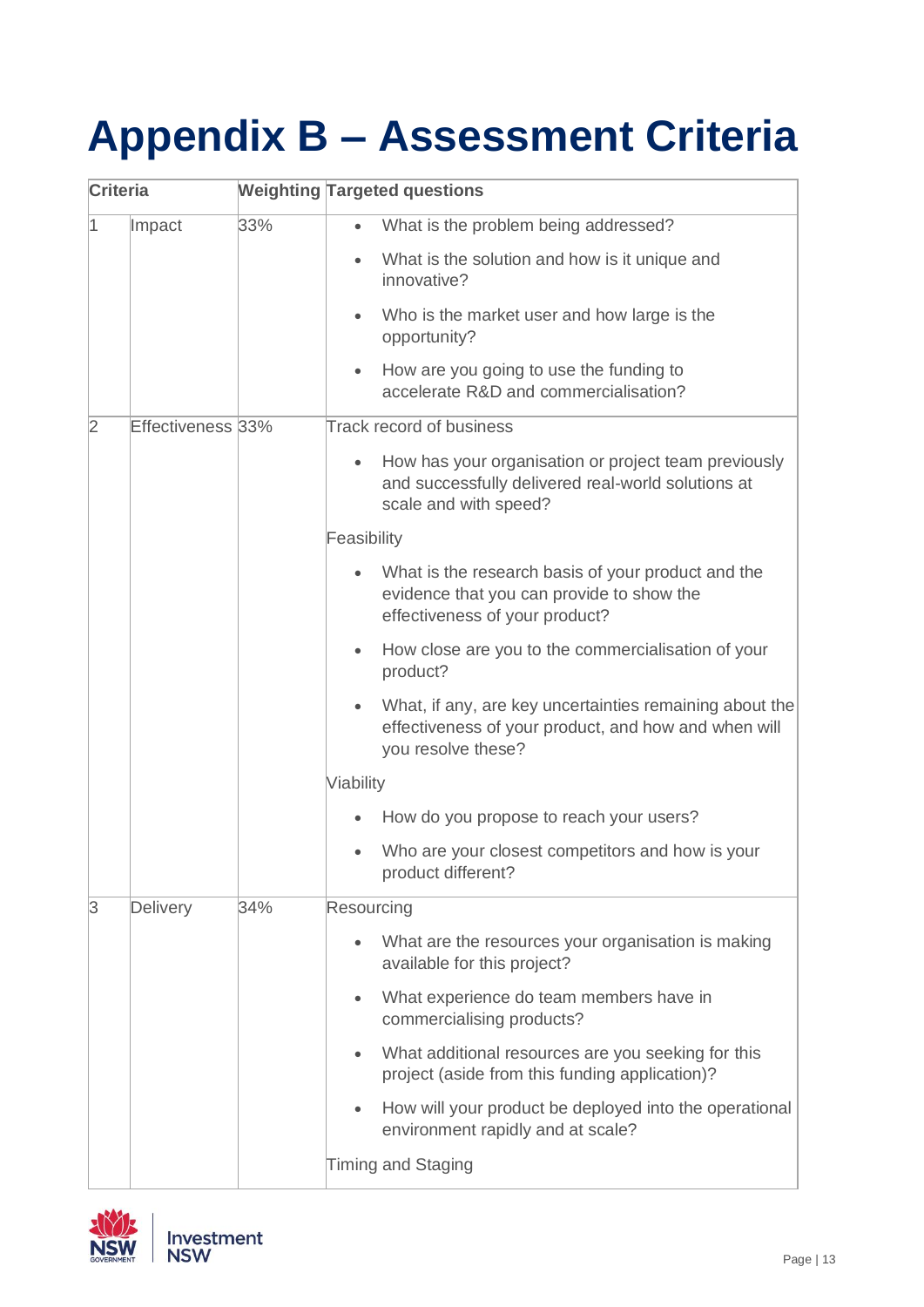| What capabilities does the business have that enable<br>$\bullet$<br>implementation of the commercialisation of the<br>product? |
|---------------------------------------------------------------------------------------------------------------------------------|
| Outline the milestones and stage-gates that are<br>$\bullet$<br>present in the project plan.                                    |
| Coordination and alignment                                                                                                      |
| How does this project fit with your organisation's<br>$\bullet$<br>strategic goals?                                             |